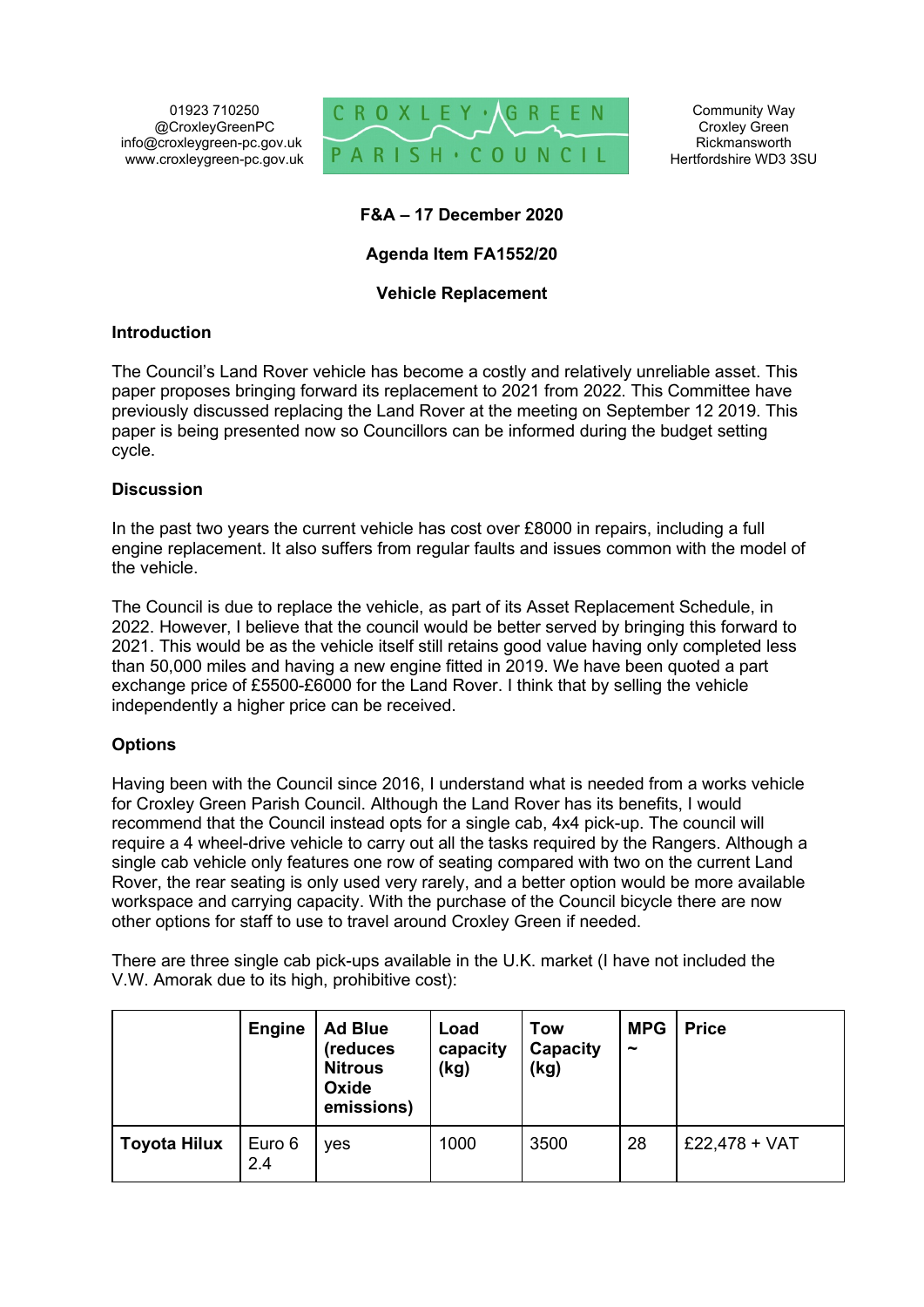| <b>Ford Ranger</b>             | Euro 6<br>2.0  | yes       | 1000 | 3500 | 34 | £22,545 + VAT                            |
|--------------------------------|----------------|-----------|------|------|----|------------------------------------------|
| <b>Isuzu D max</b>             | Euro 6<br>1.9L | <b>No</b> | 1100 | 3500 | 40 | £22,580 + VAT                            |
| <b>Mitsubishi</b><br>1200      |                |           |      |      |    | No single cab<br>available               |
| <b>Nissan</b><br><b>Navara</b> |                |           |      |      |    | No single cab<br>available               |
| Electric /<br>hybrid pickup    |                |           |      |      |    | Unavailable off the<br>shelf in the U.K. |

(all quotes are for single cab, silver pick-up, with towing accessories and a bed liner)

## **Trade Reviews**

|                              | <b>What car</b>                                     | Auto car       | parkers     | Car buyer | <b>Which car</b> |
|------------------------------|-----------------------------------------------------|----------------|-------------|-----------|------------------|
| Toyota<br><b>Hilux</b>       | <i>☆☆☆</i>                                          | ****           | ****        | ****      | ****             |
| Ford<br>Ranger               | ****                                                | ****           |             | ****      | なななな             |
| <b>Isuzu D</b><br><b>Max</b> | $\stackrel{\frown}{\sim}$ $\stackrel{\frown}{\sim}$ | <i>참 참 참 참</i> | <u>なななな</u> | ****      | ****             |

# **Diesel, Petrol or Electric**

Due to the nature of work we carry out and the loads that need to be towed, a diesel option would be best for the council.

There are currently no electric or hybrid options available in the U.K. to purchase at the current time.

## **My Recommendation**

Following my own research and experience, I propose that the Land Rover be replaced with a single cab Toyota Hilux Active (https://www.toyota.co.uk/newcars/hilux/index/grade=ad296de8-4519-4ea3-9ab0- 31496037361d%7Cbodytype=2dad3954-a6fb-4139-b671-fcc48886ca5f).

The Toyota is the most dependable vehicle of the 3 and should therefore result in lower maintenance costs over its lifespan and ultimately save the council money in comparison to the Ford & Isuzu. For information, the Council has had the Land Rover since 2008.

The vehicle will be used solely as a works vehicle, not for leisure, and I believe the Toyota outperforms the other options in how it will be used by the Council.